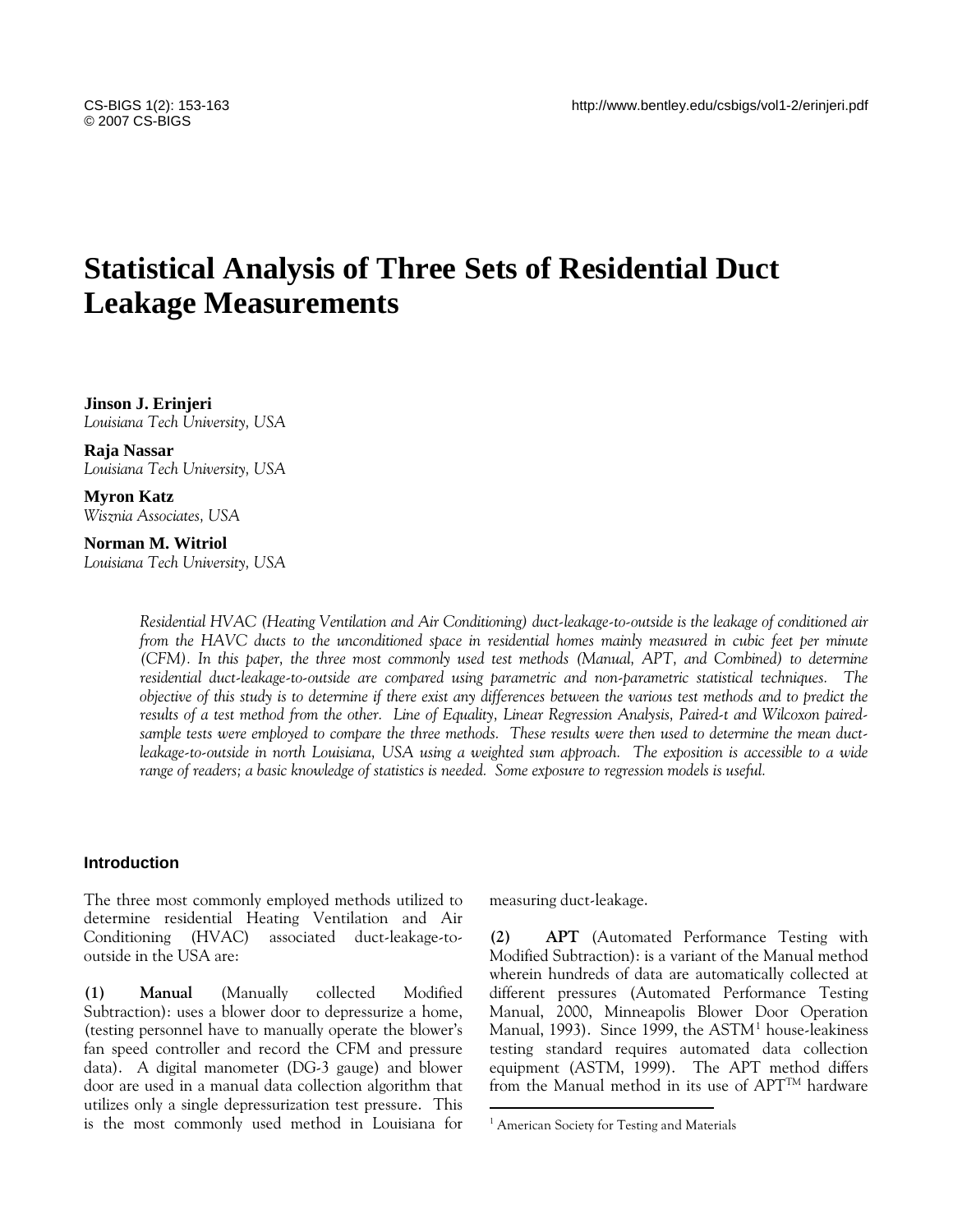and Tectite<sup>TM</sup> software to control the blower door's fan speed and automatically collect data at a series of pressures.

**(3) Combined** (Duct Blaster assisted by blower door): uses a fan (e.g., Duct Blaster<sup>TM</sup>) to directly pressurize the duct system to a set pressure and a blower door to pressurize the home to the same pressure. In 1994, ASTM accepted this method as the duct-leakageto-outside testing standard (ASTM, 1994).

All the above three test methods used in determining residential duct-leakage-to-outside are measured in cubic feet per minute (CFM), the unit of flow rate of air in airconditioning systems. The three test methods described above were attempted on 55 homes in northern Louisiana, USA, and, using the various algorithms associated with each method, measured the same parameter, duct-leakage-to-outside (Witriol et al., 2003). However in actuality, each of the tests above gave different values for a given home. Duct-leakage-tooutside measurements obtained by the APT, Manual and Combined methods were statistically analyzed to determine the error incurred by estimating one measurement from the other in the following cases:

- APT from Manual
- Combined from APT
- Combined from Manual

Agreements between the means of these pairings of the three datasets were investigated. Both parametric and non-parametric tests were used in this analysis. The importance of this comparison is to bring forth the issue whether or not we are measuring the same quantity  $-$  in this case duct-leakage-to-outside. If differences exist between the three methods, it becomes important to obtain the duct-leakage-to-outside by all three methods, since the research community may not be sure of which test method is the most accurate. Energy auditors perform only one of the above mentioned test methods; the test method is mainly based on requirements by the state or agency.

On the other hand, a predictive model will enable us to estimate the measurements of a method given another. This model will enable us to create a database of results (some estimated) from all three tests for comparison purposes at US level.

# **Statistical Comparisons: Depressurized APT vs. Depressurized Manual**

Depressurization measurements in cubic feet per minute (CFM) were obtained at a pressure of 50 Pascal's (Pa) using the APT and Manual methods. Forty-two (42) homes were successfully tested using both the depressurized APT and Manual tests. These two sets of measurements were then statistically analyzed using Line of Equality and Regression analyses. Moreover, the means of the Manual and APT data sets were statistically compared using the Paired t as well as a non-parametric test.

### Line of Equality

For both the Line of Equality and the Regression, the analysis starts with data plotted in the same manner as in Figure 1. For each home, a point is plotted on a graph where the abscissa (viewed as the independent variable, i.e., horizontally) is the Manual datum and the ordinate (viewed as the dependent variable, i.e., vertically) is the corresponding APT datum.

The Line of Equality is a 45-degree line drawn through the origin as presented in Figure 1. A point lying exactly on the line indicates that the values corresponding to the two axes are in agreement. The further the point lies from the Line of Equality, the greater the difference is between the set of values. Figure 1 displays the Line of Equality graph that associates APT vs. Manual data within the 42 home sample; by definition, the slope of the Line of Equality is always one. Figure 1 indicates that the APT and Manual methods are in reasonable agreement when the duct-leakage-to-outside measurements are below 1000 CFM but that outliers are more likely for higher CFM values. The causes for these abnormal variations may be attributed to errant conditions, such as: unusual wind speed, untimely changes in other building environmental parameters, human errors, as well as test conditions that may have resulted in the inconsistent opening/closing of building airflow valves (Katz et al., 2004).

#### Regression Analysis

The goal of a regression analysis is to present a (hopefully) "close" and linear approximation of the relationship between two variables (Montgomery et al., 2001). A Regression analysis finds the line of best fit and statistically evaluates the quality of that approximation. The line of best fit is a line which "best" approximates the relationship between two variables.

In this study Regression analysis was used to investigate and model the relationship between:

- 1. APT and Manual
- 2. Combined and APT
- 3. Combined and Manual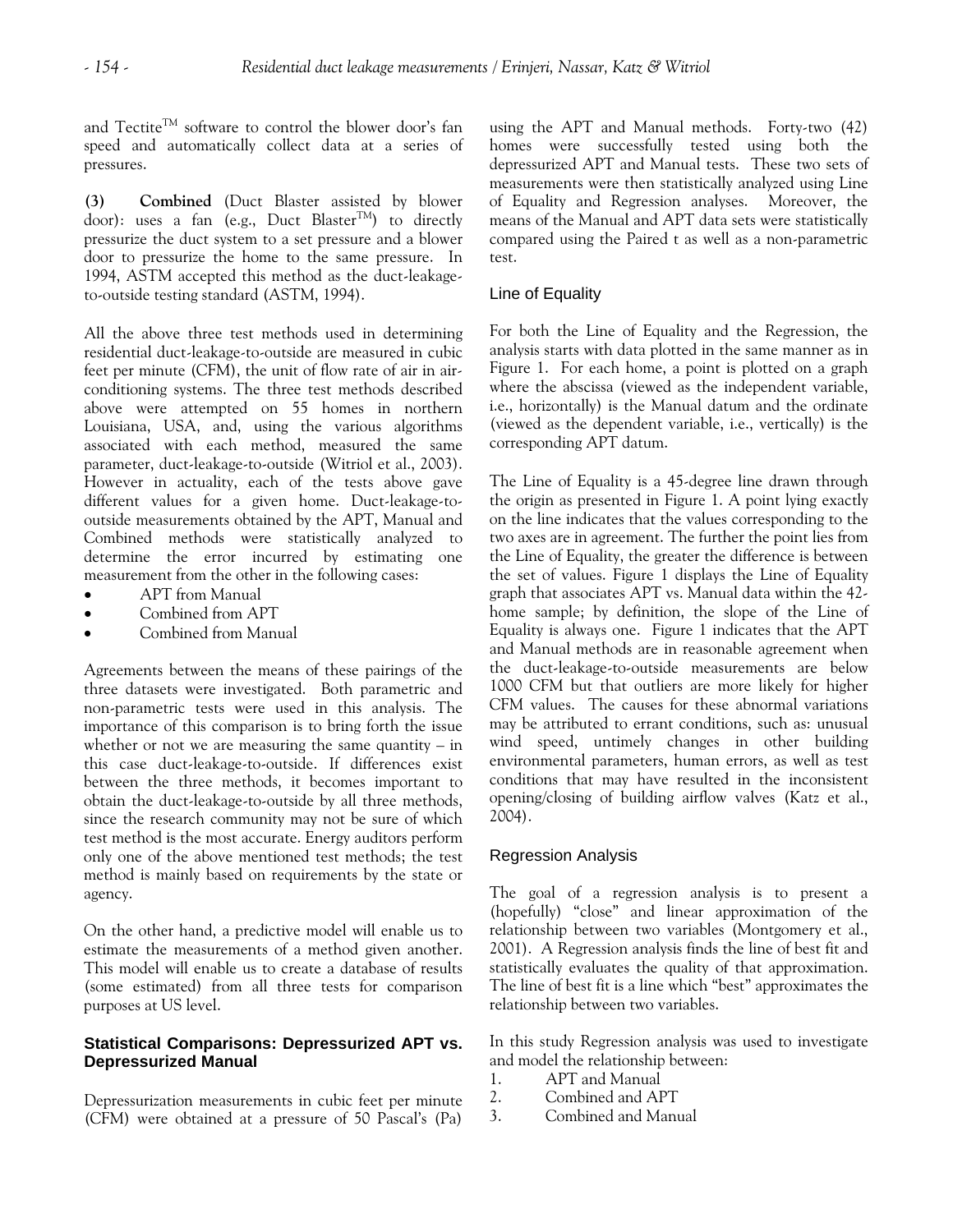It is important to note that the Combined procedure is the most widely used test method for determining ductleakage-to-outside, followed by APT and Manual. It is interesting to get an estimate of Combined results from both APT and Manual tests. In addition, estimates of APT from Manual tests will also be beneficial in order to develop a database on all these values.



**Figure 1.** Line of Equality: Duct-Leakage-To-Outside APT vs. Manual

# Determining Outliers and Influential Points

Loosely speaking, outliers are defined as observations that are far from the rest of the sample, or observations that have large residuals. A residual is defined as the difference between the actual measured value and the predicted value. Since the magnitude of the residuals depends upon the unit of measurement of the observed variables (i.e., for example, the magnitude of the residuals would change size if the units of duct leakage were "cubic feet per second" instead of "cubic feet per minute"), one cannot identify outliers by defining an upper bound on the magnitude of acceptable residuals. For this reason, a standardized residual is defined to be a residual divided by its estimated standard error. Unlike residuals, standardized residuals have magnitudes that are independent of the units of measurement. In particular, standardized residuals provide a "statistical'' metric for judging the size of a residual. A standardized residual with magnitude greater than 2.75 is large and represents an outlier.

A plausible rationale for this approach is that any datum that has a standardized residual with magnitude in excess of 2.75 must be associated with a residual that is more than 2.75 standard deviations from the mean of the

residuals. Therefore, if one assumes that the data's errors are normally distributed, that datum is statistically more unusual than 98% of the other data and should be recognized as an outlier. Procedurally, such a datum is removed from the data and the Regression analysis repeated on the remaining data.

Influential points on the other hand are data points with extreme values that greatly affect the [slope](http://stattrek.com/Help/Glossary.aspx?Target=slope) of the regression line. It is important to note that influential points do not necessarily reduce the coefficient of determination. In this paper, outliers as well as influential points were carefully investigated before exclusion from the data. Data points that were invalid were deleted whereas those that were unusual where scrutinized to justify their validity/invalidity.

# Sources of Error in Duct Leakage Measurements

This paper concerns itself with duct-leakage-to-outside as opposed to total duct leakage (leakage to inside the conditioned space as well as to outside), because ductleakage-to-outside measures a quantity which is more relevant to energy loss in buildings. However with increasing total duct leakage there will be greater degradation of the integrity of the duct system, and thus a larger degradation of the error in the measurement should be expected. Various sources of error in measurements contribute to outliers and influential points. Possible sources of errors in determining duct leakages using these three methods include:

- Valves, which may open during a pressurized test and close or not open in a depressurized test and viceversa. In such cases, we should expect disparity between depressurized and pressurized measurements.
- Modeling errors, which are implicit in the theoretical design of the test. For example, recently published work (ASTM, 1994) indicates that Modified Subtraction will give less accurate results when the attic pressure is significantly different from the outside pressure; this situation is not uncommon. Combined tests definitions have changed in response to this problem as well (Minneapolis Duct Blaster Operation Manual, 2000, 2003).
- Internal pressure differences in the ducts, which may affect these tests in unexpected ways. For example, combined tests rely upon the assumption that there is negligible pressure drop across an evaporator coil, which may be questionable. However, Modified Subtraction is less likely to be affected by these issues.
- Wind, attic fans and other sources of pressure fields external to ducts will also affect these tests inconsistently. Modified Subtraction is generally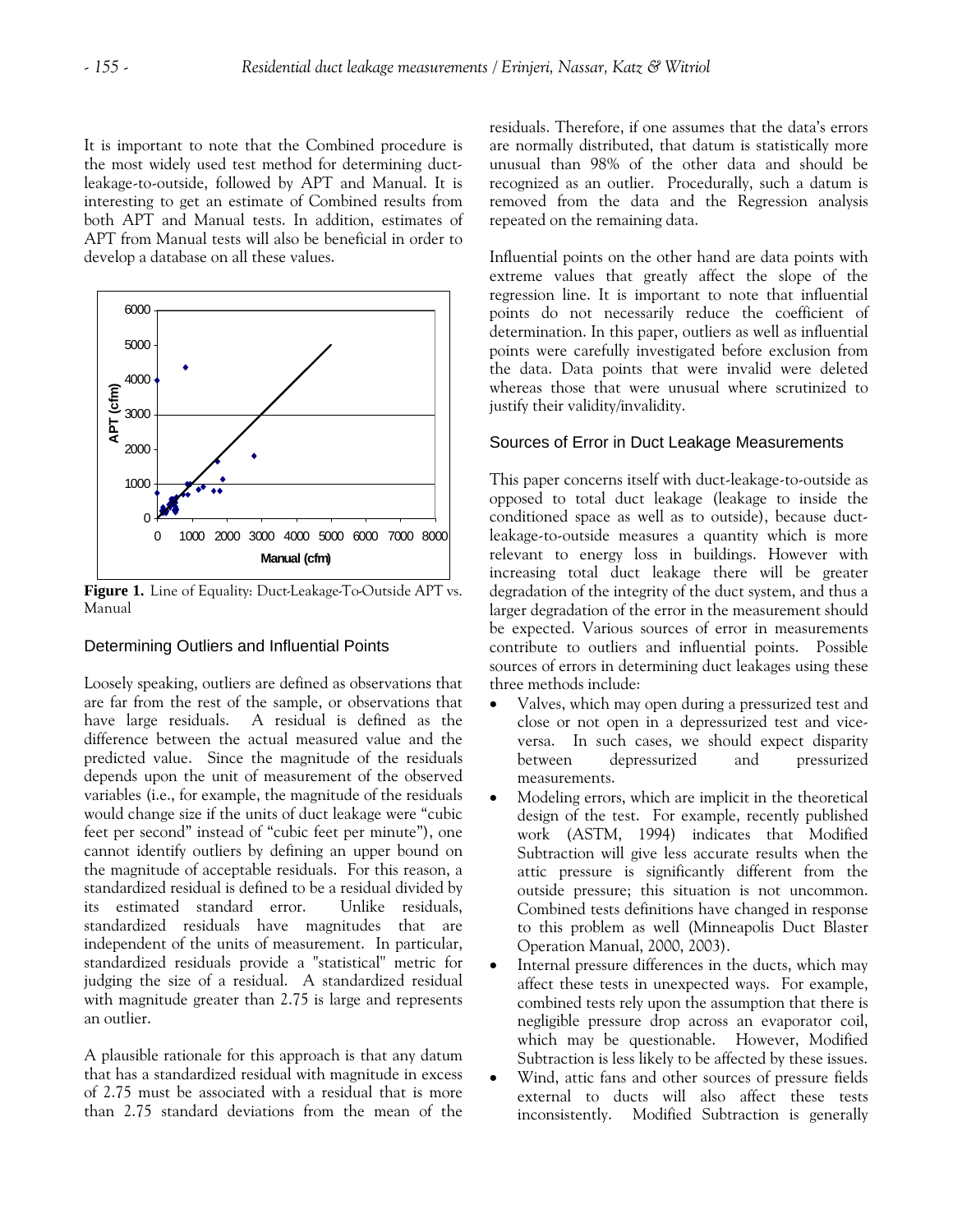more sensitive than the Combined test to such problems.

Outliers and influential points may cause variations between the test methods. Therefore, the detection of outliers and influential points are important in this study, as these issues need to be addressed in future investigations.

#### Regression Analysis with 95% Prediction Intervals

Regression analysis was used to investigate and model the relationship between APT and Manual measurements. Figure 2 demonstrates a Regression analysis for APT and Manual data (with outliers/influential points removed) graphically. The resulting regression provides 95% confidence and prediction intervals in addition to the regression line. A Regression analysis provides a prediction.

The results rely on assumptions such as the independence and normality of random errors. Confirmation of these assumptions was ascertained via Figure A1 for the independence of errors and Figure A2 for normality, in Appendix A.

Note that the observation order of the data is the home numbers (experiment number) after outliers are removed. The residual plot resembles a random scatter – thereby supporting the independence of errors.

The closeness of the points to the line plotted in Figure A2 indicates the normality of the residuals. A Normal Probability Plot graphically displays standardized residuals, but uses a varying scale for the ordinate. Like a logarithmic scale which causes an exponential function to be graphed as a straight line, the scale chosen for use in a normal probability plot causes a normally distributed set of standardized residuals to lie on a straight line. That is, a normal probability plot of experimentally obtained standardized residuals will display a "closeness" of the distribution to a normal distribution by noting the closeness to the line of the graphed data (Weisberg, 1985, Wonnacott et al., 1977). For a more definitive and numerical approach than the visual method provided by a Normal Probability Plot, statisticians often supplement the analysis with the Anderson-Darling test. An Anderson Darling p-value of the residuals of 0.061 confirms normality at level 5% (Minitab, 1998).

We note that three outliers were removed from the data, leaving a 39-home sample. Home numbers 46, 48 and 1 had invalid observations. For example home numbers 1



**Figure 2.** Regression Plot with 95% Confidence and Prediction Intervals: APT vs. Manual

and 48 have duct leakages 0 and 1.4 CFM respectively for the Manual methods, which is physically incorrect. Home number 46 showed inconsistent values in regards to flow exponent values. It is important to note that these observations had residuals greater than 2.75 and were also influential. Other observations, which were influential, were not considered invalid thus were not deleted.

The regression equation is

$$
APT = 168 + 0.57 \text{ Manual.} \tag{1}
$$

Namely, the value of the APT reading can be predicted from the Manual reading using Equation 1. From equation 1, we see that the regression coefficient is positive  $(=0.57)$  which means that the higher the value of Manual is, the greater the corresponding value of APT is. The slope of the line is significant. For a given Manual value, the red dashed lines in Figure 2 display the interval that includes the true APT mean value with probability 0.95. Also displayed in the output (we used the statistical package MINITAB) is the coefficient of determination,  $r^2$ , with a value of 0.79; thus indicating a high correlation between the two measuring methods (the correlation coefficient  $r = 0.89$ , the square root of the coefficient of determination  $r^2$ ). A Confidence Interval (CI) is useful as an interval estimate for a population parameter (for example the mean APT for a given Manual value) but it does not provide any information about the range of possible individual APT values for a given Manual value. On the other hand, the Prediction Interval (PI) is useful in determining the range of a future APT individual value based on a current Manual value; the PI is displayed with blue dashed lines on Figure 2.

Table 1 shows the predicted APT values for each Manual reading and their 95% prediction intervals. Note that the prediction interval is bounded by the values in columns 5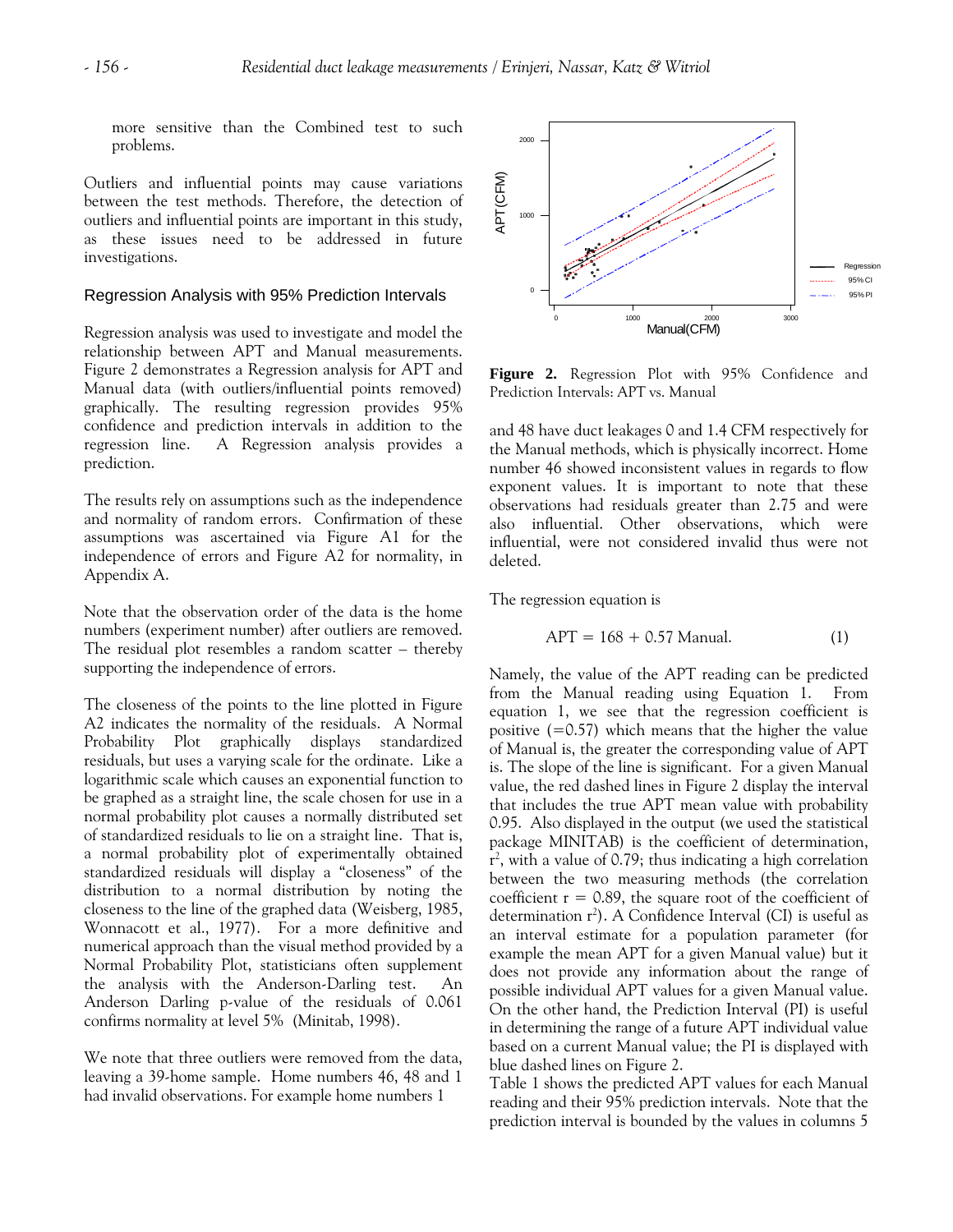and 6 and centered about the predicted APT value given in column 4. From Table 1, we see that the predicted value for the response (APT) varies by an average of 20%

**Table 1.** 95% Prediction Intervals for Duct-Leakage-To-Outside values: APT vs. Manual

| Observation/ | <b>APT</b> | Manual | Predicted | 95% Prediction |         |
|--------------|------------|--------|-----------|----------------|---------|
| (Home        | (CFM)      | (CFM)  | (CFM)     | Interval       |         |
| Number)      |            |        | APT       |                |         |
| 1(2)         | 987.2      | 861    | 732.09    | 382.64         | 1081.54 |
| 2(3)         | 907        | 1337.9 | 686.27    | 337.37         | 1035.16 |
| 3(4)         | 1818.4     | 2789.2 | 1207      | 842.29         | 1571.71 |
| 4(5)         | 340.3      | 508.4  | 362.48    | 12.73          | 712.23  |
| 5(6)         | 170.1      | 245.5  | 265.23    | 0              | 616.86  |
| 6(8)         | 795        | 1630.5 | 622.27    | 273.87         | 970.68  |
| 7(11)        | 421.8      | 418.7  | 409.04    | 59.93          | 758.16  |
| 8(12)        | 149.7      | 166.7  | 253.58    | 0              | 605.48  |
| 9(13)        | 530.8      | 474.1  | 471.32    | 122.79         | 819.85  |
| 10(14)       | 1133.8     | 1895.6 | 815.85    | 464.95         | 1166.74 |
| 11 (16)      | 232.5      | 209.6  | 300.89    | $\mathcal{O}$  | 651.74  |
| 12 (18)      | 674        | 742.5  | 553.14    | 204.91         | 901.37  |
| 13 (19)      | 775.7      | 1800.8 | 611.25    | 262.9          | 959.6   |
| 14 (20)      | 492.4      | 427.6  | 449.38    | 100.68         | 798.08  |
| 15(21)       | 301.5      | 148    | 340.31    | $\mathbf 0$    | 690.42  |
| 16 (26)      | 326.8      | 354.5  | 354.77    | 4.9            | 704.64  |
| 17 (27)      | 270.6      | 559.4  | 322.66    | 0              | 673.08  |
| 18 (28)      | 266.3      | 153.8  | 320.2     | $\mathbf 0$    | 670.67  |
| 19 (29)      | 400.5      | 361.1  | 396.87    | 47.61          | 746.14  |
| 20 (30)      | 385.38     | 477.3  | 388.24    | 38.86          | 737.61  |
| 21(31)       | 1647.9     | 1732   | 1109.58   | 749.37         | 1469.8  |
| 22(33)       | 615.3      | 569.6  | 519.6     | 171.31         | 867.89  |
| 23 (34)      | 510.1      | 502.3  | 459.5     | 110.88         | 808.11  |
| 24 (35)      | 190.9      | 515.2  | 277.12    | $\mathcal{O}$  | 628.48  |
| 25 (36)      | 549.8      | 408.4  | 482.18    | 133.72         | 830.64  |
| 26 (37)      | 517.4      | 438.3  | 463.67    | 115.08         | 812.25  |
| 27 (38)      | 546.6      | 445.3  | 480.35    | 131.88         | 828.82  |
| 28 (39)      | 401.1      | 327.2  | 397.22    | 47.96          | 746.47  |
| 29 (40)      | 198.2      | 182.8  | 281.29    | $\mathcal{O}$  | 632.55  |
| 30 (42)      | 216.1      | 278.3  | 291.52    | $\mathbf{O}$   | 642.56  |
| 31 (43)      | 457.4      | 517    | 429.38    | 80.5           | 778.27  |
| 32(44)       | 994.5      | 950.2  | 736.26    | 386.75         | 1085.77 |
| 33 (45)      | 566.2      | 535    | 491.55    | 143.14         | 839.95  |
| 34 (47)      | 459.4      | 409    | 430.53    | 81.65          | 779.4   |
| 35 (51)      | 828.3      | 1192   | 641.3     | 292.78         | 989.82  |
| 36 (52)      | 236.6      | 486    | 303.23    | 0              | 654.03  |
| 37 (53)      | 530.5      | 496.5  | 471.15    | 122.62         | 819.68  |
| 38(54)       | 690.4      | 883.3  | 562.51    | 214.28         | 910.74  |
| 39 (55)      | 199.1      | 140.9  | 281.8     | 0              | 633.06  |

of the actual response. However, the prediction intervals are wide because the estimates of prediction errors used in determining prediction intervals take into account both the uncertainty in the estimation of the regression line, and the fact that points do not exactly line on the line due to random errors. Note that the prediction error is larger when the predictor data are far from their calibration-period means (Weisberg, 1985).

#### **Statistical Comparison of Means: APT Mean compared to Manual Mean**

To confirm that the two methods tend to measure the same mean duct leakage, a comparison of the means was performed using the Paired t-test. The paired t-test was performed on the 42-home sample using the MINITAB software.

#### Paired t-test

The paired t-test was used to determine whether the mean results of the APT and Manual methods are not significantly different. We note that the applicability of the paired t-test depends upon the data following a normal distribution or a large enough sample size (30 usually suffices) and on the data consisting of pairs of observations as is the case here: APT and Manual measurements for each home. The paired t-test procedure involves calculating a "difference score" for each subject home; i.e., for a given home a differences core, D, is taken to be "APT measurement – Manual measurement". The differences D are then treated as a single sample. The advantage of using the differences is that the matched samples give a much more precise (narrow) 95% interval. The average sample difference D was calculated. The 95% confidence interval was then calculated via

$$
\Delta = \overline{D} \pm t_{.025} \frac{s_D}{\sqrt{n}}
$$

where  $\Delta$  is the 95% confidence interval,  $s<sub>D</sub>$  is the standard deviation, n is the number of data points, and  $t_{.025}$  is the critical point, obtained from a table. (We note that  $t_{.025}$ decreases to 1.96 as n approaches  $\infty$ ).

The 95% confidence interval, Δ, for the mean difference between APT and Manual was determined to be between –197 CFM and 360 CFM. Since this range includes zero, the test indicates that there is no statistically significant difference in the average measured readings of the APT and the Manual methods.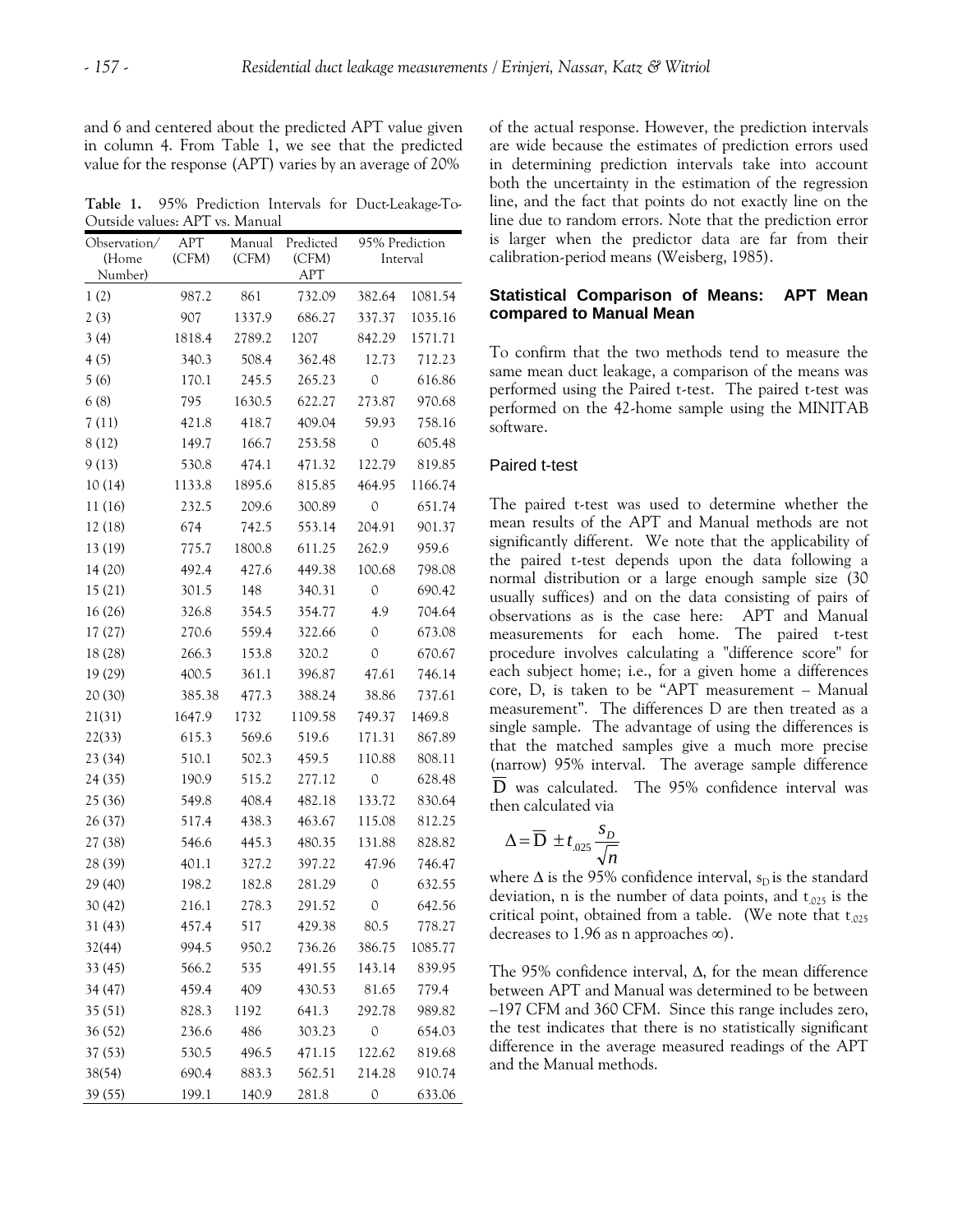#### Non-Parametric test

A non-parametric test was also performed because the assumption of normality was violated in the paired t-test. Normality tests are performed to check whether the data follows a normal distribution or not. In this case, the set of paired differences (APT – Manual) failed the normality tests. Non-Parametric tests or Distribution-free methods are methods used when the assumption of normality is seriously violated. The Wilcoxon paired-sample test is the non-parametric analog to the paired t-test, and is very efficient when there are serious departures from normality (Walpole et al., 1998). We note that the paired t-test is still usable in our case since the sample size is large enough, but it is interesting to see whether its results agree with the non-parametric test. **Figure 3.** Line of Equality: Combined vs. APT

The Wilcoxon paired-sample test was used to compare the medians of the APT and Manual measurements. This test utilizes both direction and magnitude of the differences between the two measured values of duct leakage. The p-value of the Wilcoxon statistic for the difference between the medians of the APT and Manual methods is computed to be 0.532. Since this value of 0.532 is greater than the level of significance of 0.05, we can conclude that the means of the APT and Manual measurements of duct-leakage-to-outside are not significantly different.

The conclusion reached by the parametric test (paired ttest) test was similar to that reached by the Nonparametric test (Wilcoxon paired-sample test), in part because of our sufficient sample size.

#### **Statistical Comparisons: Pressurized Combined vs. Depressurized APT**

Measurements obtained at 50 Pa in the depressurized state for APT and the pressurized Duct Blaster assisted by Blower Door methods produced two experimental data sets. These sets are now statistically compared using the Line of Equality and Regression analyses, as well as a paired t-test and a non-parametric test, as done in the previous analysis.

#### Line of Equality

Although the sample originally contained 55 homes, only 34 homes had sufficient data to compare the depressurized APT and pressurized Combined methods. Figure 3 illustrates the Line of Equality for Combined vs. APT for the resulting 34-home sample.



Outliers and influential points were checked while performing the Regression analysis. Assumptions of independence of errors and normality were confirmed via Figure A3 and Figure A4 respectively, in Appendix A. In addition, normality was confirmed using the Anderson-Darling test. All the standardized residuals were within +/-2.75. However, there were influential points: home numbers 46 and 48 were excluded from the analysis since they had inconsistent values in regards to flow exponent values. Standardized Residuals vs. Observation Order are graphed in Figure A3. The scatter indicates that the errors are independent. The data along the straight line in Figure A4 yields a p-value of 0.521 for the Anderson-Darling test, thereby indicating that the residuals follow a normal distribution.

#### Regression Analysis with 95% Prediction Intervals

In this case, the response variable is taken to be Combined and the predictor is taken to be APT.



**Figure 4.** Regression Plot with 95% Confidence and Prediction Intervals: Combined vs. APT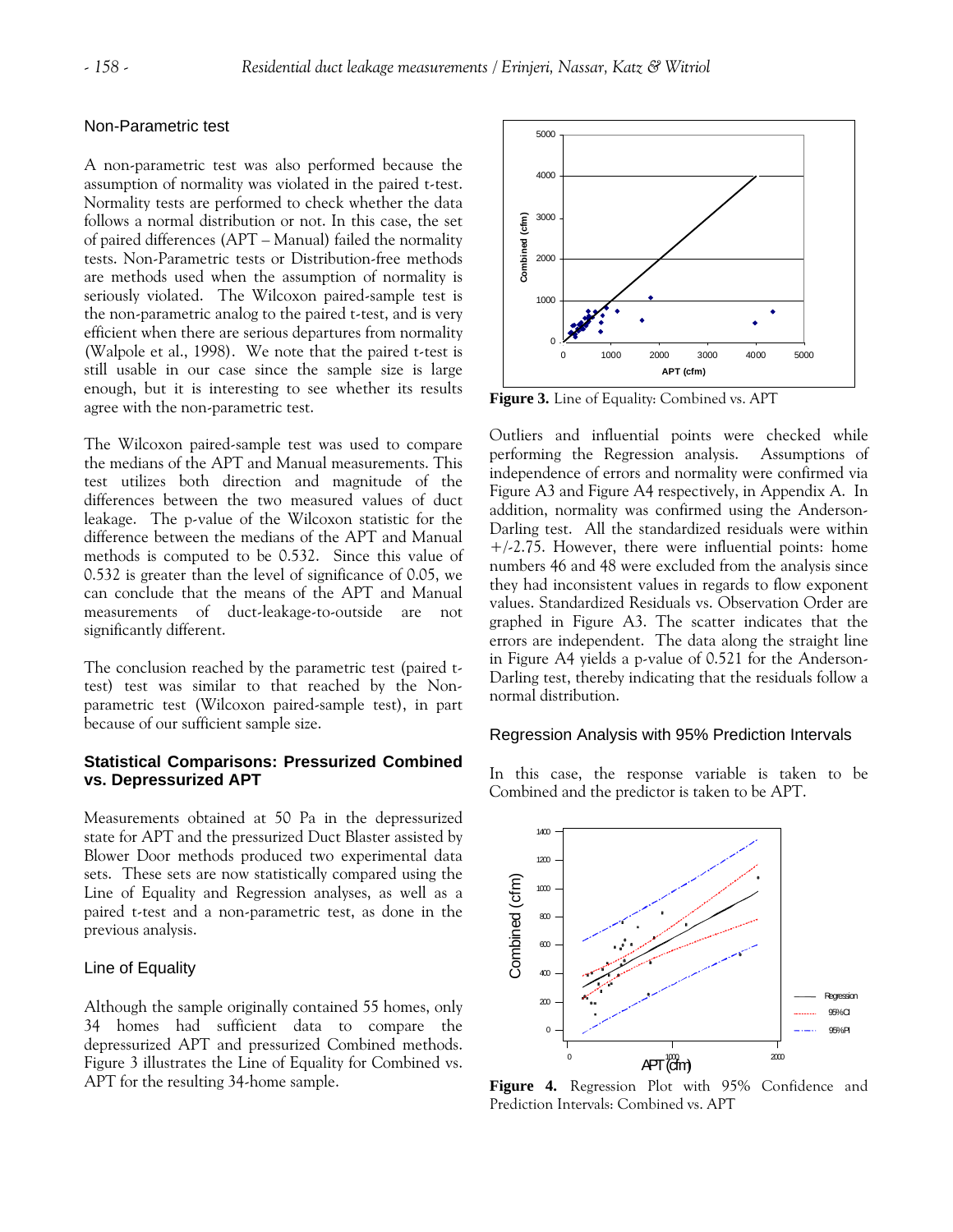The Regression analysis was performed on the 34-home sample (Figure 4). This figure illustrates the 95% confidence and prediction intervals. The regression equation was determined to be:

$$
Combined = 244.53 + 0.40 \, \text{APT} \tag{2}
$$

Using Equation 2 and the prediction interval, the Combined reading is predicted from the APT reading with a probability of 0.95. From equation 2, we note that the as the value of APT increases the value of Combined also increases. The slope of the line is significant. The rsquare value of 0.52 indicates a moderately high correlation  $(r = 0.72)$  between the two measuring methods.

Table 2 shows the predicted Duct Blaster assisted by blower door values for each APT reading and their 95% prediction intervals. From Table 2, we see that predicted fit for the response (combined) varies by an average of 23% of the actual response.

#### **Statistical Comparison of Means: Combined vs. APT**

To confirm that the two methods tend to measure the same mean value of duct-leakage-to-outside, a comparison of the means was performed using the paired t-test on the 34-home sample.

#### Paired t-test

The 95% confidence interval, Δ, for the mean difference between Combined and APT was determined to lie

between –16 CFM and 594 CFM; since this range includes zero, the test indicates that there is no statistically significant difference in the average measured readings of the APT and Combined methods. However, non-parametric tests give more reliable results when normality conditions are not satisfied, although our sample size is likely to still suffice.

#### Non-Parametric test

The Wilcoxon paired-sample test mentioned previously was performed on the data. The p-value of the Wilcoxon statistic for the difference between the medians of the APT and Combined methods is computed to be 0.161. Since this value of 0.161 is greater than the level of significance of 0.05, we can conclude that the APT and Combined methods are not significantly different in their measurements of mean duct-leakage-to-outside.

**Table 2.** 95% Prediction Intervals for Duct-Leakage-To-Outside: Combined vs. APT

| Observation | APT    | <b>Combined Predicted</b> |          | 95% Prediction |                |
|-------------|--------|---------------------------|----------|----------------|----------------|
| $/$ (Home   | (CFM)  | (CFM)                     | (CFM)    |                | Interval (CFM) |
| Number)     |        |                           | Combined |                |                |
| 1(3)        | 907    | 827.51                    | 578.765  | 255.809        | 901.72         |
| 2(4)        | 1818.4 | 1077.7                    | 679.819  | 350.284        | 1009.35        |
| 3(5)        | 340.3  | 430.57                    | 418.44   | 97.544         | 739.34         |
| 4(6)        | 170.1  | 239.94                    | 341.443  | 17.827         | 665.06         |
| 5(8)        | 795    | 477.23                    | 437.287  | 116.692        | 757.88         |
| 6(11)       | 421.8  | 329.3                     | 377.534  | 55.49          | 699.58         |
| 7(12)       | 149.7  | 226.34                    | 335.949  | 12.048         | 659.85         |
| 8(13)       | 530.8  | 602.19                    | 487.756  | 167.253        | 808.26         |
| 9(14)       | 1133.8 | 747.74                    | 546.546  | 224.841        | 868.25         |
| 10(16)      | 232.5  | 195.72                    | 323.58   | 0              | 648.17         |
| 11 (18)     | 674    | 729.22                    | 539.063  | 217.589        | 860.54         |
| 12 (19)     | 775.7  | 254.13                    | 347.175  | 23.843         | 670.51         |
| 13 (20)     | 492.4  | 387.05                    | 400.86   | 79.554         | 722.17         |
| 14(21)      | 301.5  | 327.51                    | 376.812  | 54.741         | 698.88         |
| 15(26)      | 326.8  | 273.64                    | 355.054  | 32.091         | 678.02         |
| 16(27)      | 270.6  | 112.83                    | 290.103  | $\Omega$       | 616.84         |
| 17 (28)     | 266.3  | 191.86                    | 322.024  | $\Omega$       | 646.7          |
| 18 (29)     | 400.5  | 320.04                    | 373.794  | 51.611         | 695.98         |
| 19 (30)     | 385.38 | 475.92                    | 436.754  | 116.153        | 757.36         |
| 20 (31)     | 1647.9 | 533.57                    | 460.039  | 139.615        | 780.46         |
| 21 (33)     | 615.3  | 605.8                     | 489.216  | 168.701        | 809.73         |
| 22 (34)     | 510.1  | 574.98                    | 476.767  | 156.333        | 797.2          |
| 23 (35)     | 190.9  | 226.93                    | 336.188  | 12.299         | 660.08         |
| 24 (36)     | 549.8  | 638.49                    | 502.419  | 181.748        | 823.09         |
| 25 (37)     | 517.4  | 463.92                    | 431.908  | 111.242        | 752.57         |
| 26 (38)     | 546.6  | 490.46                    | 442.628  | 122.093        | 763.16         |
| 27 (39)     | 401.1  | 390.9                     | 402.417  | 81.153         | 723.68         |
| 28 (43)     | 457.4  | 586                       | 481.218  | 160.762        | 801.67         |
| 29 (51)     | 828.3  | 654.46                    | 508.87   | 188.097        | 829.64         |
| 30 (52)     | 236.6  | 404.51                    | 407.913  | 86.787         | 729.04         |
| 31 (53)     | 530.5  | 758.73                    | 550.984  | 229.132        | 872.84         |
| 32 (55)     | 199.1  | 388.02                    | 401.252  | 79.957         | 722.55         |

#### **Statistical Comparisons: Combined vs. Depressurized Manual**

Measurements obtained at 50 Pa in the depressurized state for the Manual method and measurements obtained from the pressurized Combined method produced two data sets. These data were analyzed with the same techniques as described in previous sections.

#### Line of Equality

From the 55-home sample, only 35 could be used for comparing the Manual and Combined methods. While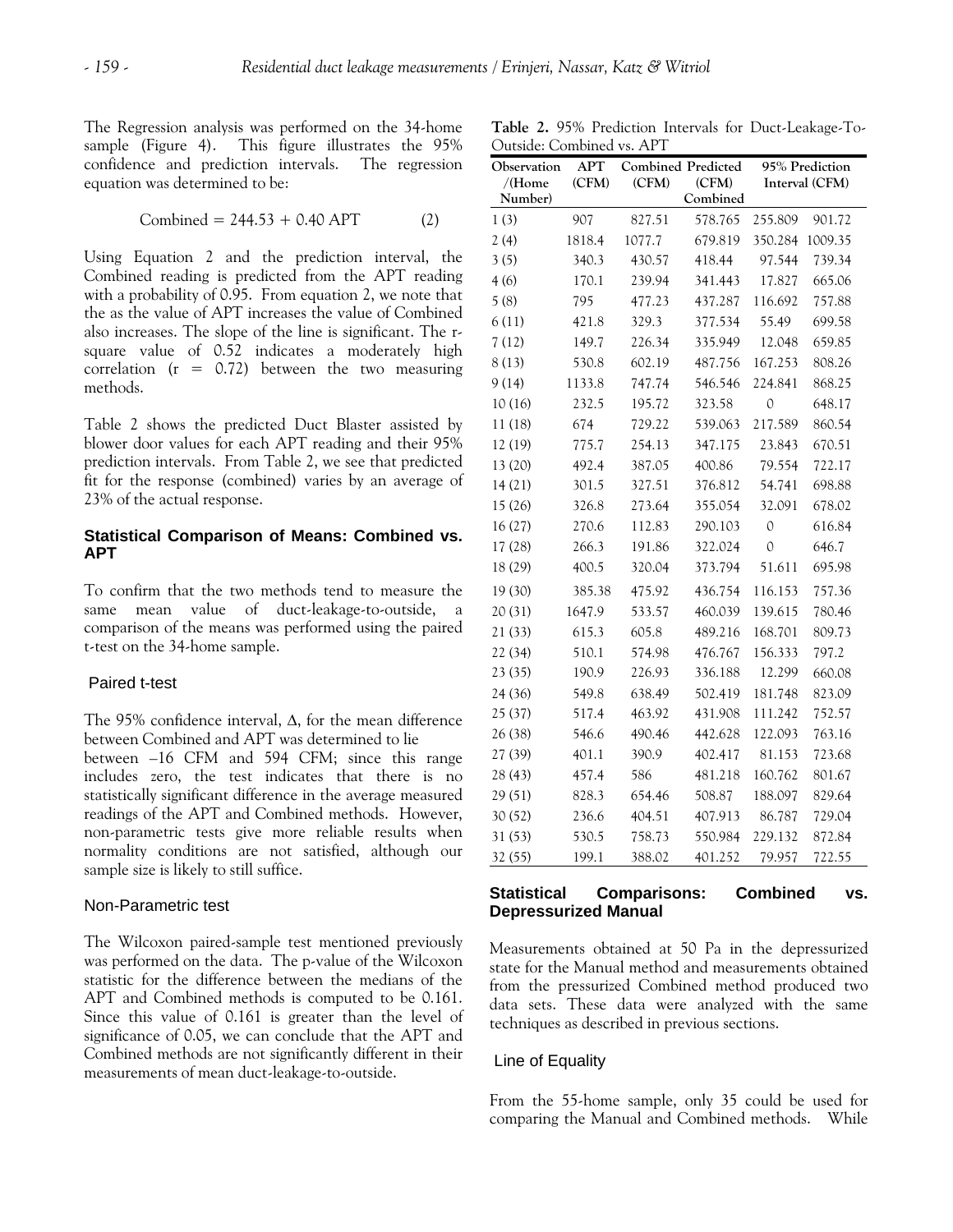running the Regression analysis outliers in the data were checked. Using the standardized residuals  $> 2.75$  test, two observations were deleted (homes 46 and 48) – leaving a 33-home sample for the final regression model.

The assumptions of independence (Figure A5, Appendix A) and normality (Figure A6, Appendix A) of errors were checked and found to hold satisfactorily, and the normality test was performed on the residuals using the Anderson-Darling test (yielding a p-value of .210).



 **Figure 5.** Line of Equality: Combined vs. Manual



**Figure 6.** Regression Plot with 95% Confidence and Prediction Intervals: Combined vs. Manual

#### Regression Analysis with 95% Prediction Intervals

In this analysis the response variable was taken to be the measurements from the Combined method and the predictor variable consisted of measurements of duct leakage by the Manual method. The Regression analysis, performed on the 35-home sample, is displayed in Figure 6. This figure illustrates the 95% confidence and prediction intervals. The regression equation is:

Combined = 
$$
319.90 + 0.21
$$
 Manual (3)

The slope of the line (equation 3) is significant. Using Equation (3), the value of the Combined reading can be predicted from the Manual reading as discussed previously. The r-squared value of 0.358 indicates a moderate correlation  $(r = 0.60)$  between the two measuring methods.

Table 3 shows the predicted Combined values for each Manual reading and their 95% prediction intervals. An individual Combined value, given a particular Manual value, falls within the prediction interval with a probability of 0.95.

Table 3 reveals that predicted values for the response (combined) vary by an average of 32% of the actual response.

#### **Statistical Comparison of Means: Combined vs. Manual**

To confirm that the two methods tend to measure the same mean duct leakage, a comparison of the means was performed using the paired t-test on the 35-home sample.

#### Paired t-test

The 95% confidence interval, Δ, for the mean difference between the Combined and Manual measurements was determined to be between 24 CFM and 384 CFM; since this range does not include zero, the test indicates that there is a statistically significant difference in the average measured readings of APT and Combined method. However, it is necessary to test the results with a distribution free method since the conditions of normality are not satisfied, although the sample size is probably high enough*.* 

#### Non-Parametric test

The Wilcoxon paired-sample test was then performed. The p-value of Wilcoxon statistic for the difference between the medians of the APT and Manual methods is computed to be 0.171. Since this value of 0.171 is greater than the level of significance of 0.05, we cannot reject the hypothesis that the Combined and Manual methods measure the same mean amount of duct-leakage-tooutside. It is possible that the paired t-test was sensitive to outliers in the differences, while the Wilcoxon test, based on medians, is more robust to these outliers.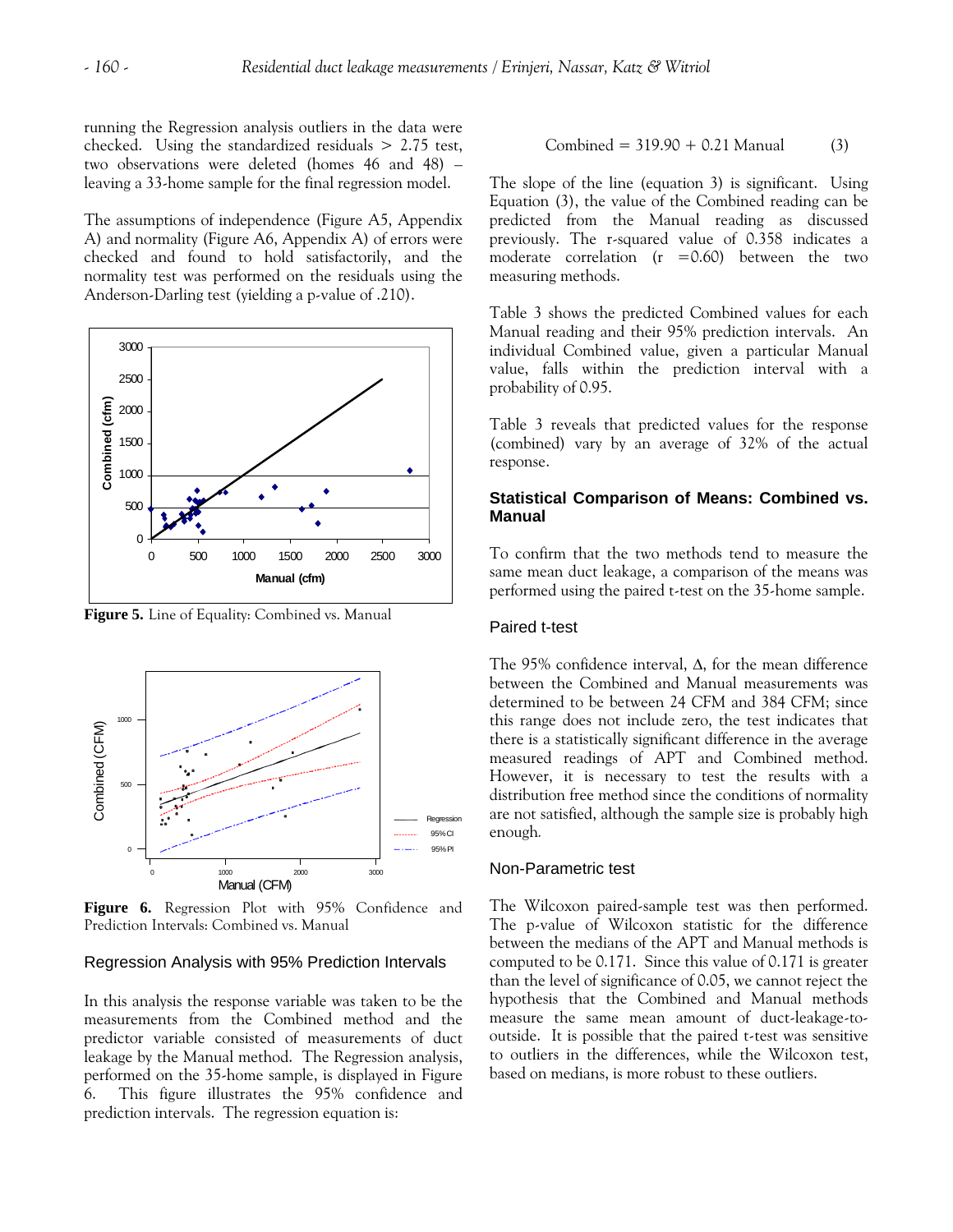## **Comparison of Mean Duct-Leakage-to-Outside on Full and Reduced Data (after removal of outliers)**

The Mean Duct Leakage prior to statistical analyses is presented in Table 4; its rows and columns summarize the source duct leakage measurements. Mean values are presented in the first six rows of Table 4.

**Table 3.** 95% Prediction Intervals for Duct-Leakage-To-Outside values: Combined vs. Manual

| Obser-           | Manual | Comb-         | Predicted         | 95% Prediction |                |
|------------------|--------|---------------|-------------------|----------------|----------------|
| vation<br>/(Home | (CFM)  | ined<br>(CFM) | (CFM)<br>Combined |                | Interval (CFM) |
| Number)          |        |               |                   |                |                |
| 1(3)             | 1337.9 | 827.51        | 491.201           | 126.838        | 855.564        |
| 2(4)             | 2789.2 | 1077.7        | 542.991           | 176.782        | 909.2          |
| 3(5)             | 508.4  | 430.57        | 409.033           | 43.97          | 774.097        |
| 4(6)             | 245.5  | 239.94        | 369.572           | 2.595          | 736.55         |
| 5(8)             | 1630.5 | 477.23        | 418.693           | 53.942         | 783.443        |
| 6(11)            | 418.7  | 329.3         | 388.069           | 22.115         | 754.023        |
| 7(12)            | 166.7  | 226.34        | 366.757           | 0              | 733.909        |
| 8(13)            | 474.1  | 602.19        | 444.559           | 80.345         | 808.772        |
| 9(14)            | 1895.6 | 747.74        | 474.688           | 110.542        | 838.834        |
| 10(16)           | 209.6  | 195.72        | 360.418           | 0              | 727.984        |
| 11 (18)          | 742.5  | 729.22        | 470.854           | 106.732        | 834.975        |
| 12 (19)          | 1800.8 | 254.13        | 372.51            | 5.71           | 739.31         |
| 13 (20)          | 427.6  | 387.05        | 400.024           | 34.613         | 765.435        |
| 14(21)           | 148    | 327.51        | 387.699           | 21.726         | 753.671        |
| 15 (26)          | 354.5  | 273.64        | 376.548           | 9.982          | 743.113        |
| 16 (27)          | 559.4  | 112.83        | 343.26            | 0              | 712.074        |
| 17 (28)          | 153.8  | 191.86        | 359.62            | $\Omega$       | 727.24         |
| 18 (29)          | 361.1  | 320.04        | 386.152           | 20.102         | 752.202        |
| 19 (30)          | 477.3  | 475.92        | 418.42            | 53.661         | 783.178        |
| 20 (31)          | 1732   | 533.57        | 430.353           | 65.9           | 794.807        |
| 21 (32)          | 345.1  | 336.82        | 389.626           | 23.747         | 755.504        |
| 22 (33)          | 569.6  | 605.8         | 445.307           | 81.102         | 809.512        |
| 23 (34)          | 502.3  | 574.98        | 438.927           | 74.634         | 803.22         |
| 24 (35)          | 515.2  | 226.93        | 366.879           | 0              | 734.024        |
| 25 (36)          | 408.4  | 638.49        | 452.073           | 87.933         | 816.214        |
| 26 (37)          | 438.3  | 463.92        | 415.936           | 51.102         | 780.769        |
| 27 (38)          | 445.3  | 490.46        | 421.43            | 56.758         | 786.103        |
| 28 (39)          | 327.2  | 390.9         | 400.822           | 35.444         | 766.2          |
| 29 (43)          | 517    | 586           | 441.208           | 76.949         | 805.466        |
| 32 (51)          | 1192   | 654.46        | 455.379           | 91.259         | 819.5          |
| 33 (52)          | 486    | 404.51        | 403.639           | 38.373         | 768.904        |
| 34 (53)          | 496.5  | 758.73        | 476.963           | 112.798        | 841.128        |
| 35 (55)          | 140.9  | 388.02        | 400.225           | 34.822         | 765.628        |

|  | Table 4. Mean Duct-Leakage-to-Outside |  |
|--|---------------------------------------|--|
|--|---------------------------------------|--|

| <b>Tests</b>                                  | Number<br>of Tests | Mean Duct-<br>Leakage-to-<br>Outside<br>(CFM) | Standard<br>Deviation<br>(CFM) |
|-----------------------------------------------|--------------------|-----------------------------------------------|--------------------------------|
| 1. APT Depressurized (50)<br>Pa)              | 42                 | 733                                           | 859                            |
| 2. Manual Depressurized<br>$(50 \text{ Pa})$  | 43                 | 645                                           | 578                            |
| 3. APT Pressurized (50<br>Pa)                 | 16                 | 459                                           | 261                            |
| Manual Pressurized<br>4.<br>$(50 \text{ Pa})$ | 16                 | 654                                           | 334                            |
| 5. Combined (25 Pa)                           | 43                 | 313                                           | 154                            |
| 6. Combined (50 Pa)                           | 43                 | 474                                           | 233                            |
| 7. Weighted Mean of All<br>tests at 50 Pa     | 160                | 604                                           | 503                            |
| 8. Weighted Mean of All<br>tests at 25 Pa     | 160                | 399                                           | 332                            |

The 7<sup>th</sup> row of Table 4 presents a weighted mean of duct leakage measurements at 50 Pa (which includes rows 1- 4 and  $6$ ). The  $8<sup>th</sup>$  row presents a weighted mean of the duct leakage measurements at 25 Pa; it was obtained from the  $7<sup>th</sup>$  row by multiplying by  $(25/50)^{0.60}$  (Witriol et al., 2003).

Table 5 displays the revised mean values of the duct leakage measurements calculated after the removal of outliers from each of the original data sets. The  $7<sup>th</sup>$  row is a weighted mean of rows 1-4 together with the  $6<sup>th</sup>$  row. The 8<sup>th</sup> row is the conversion of the weighted mean in row 7 to 25 Pa by multiplying by  $(25/50)^{0.60}$ . The 9<sup>th</sup> row is a conversion of the  $6<sup>th</sup>$  row to 25 Pa. Comparing rows 7 and 8 in tables 4 and 5, it is seen that after outliers and influential points were removed the weighted mean of all tests decreased by about 14%.

# **6. Conclusions**

Neither parametric (paired-t) nor non-parametric (Wilcoxon paired-sample) tests performed on APT (depressurized) vs. Manual (depressurized) and Combined vs. APT (depressurized) measurements showed any statistically significant difference in mean between the two measurement methods compared. However, the paired-t-test showed a statistically significant difference in mean measurements between the Combined and Manual (depressurized) methods. On the other hand, it is important to note that the assumptions of normality were violated in the paired-t-tests between Combined and Manual (depressurized) methods; at the same time sample sizes were satisfactory. However, a non-parametric test did not show any significant difference between these two methods.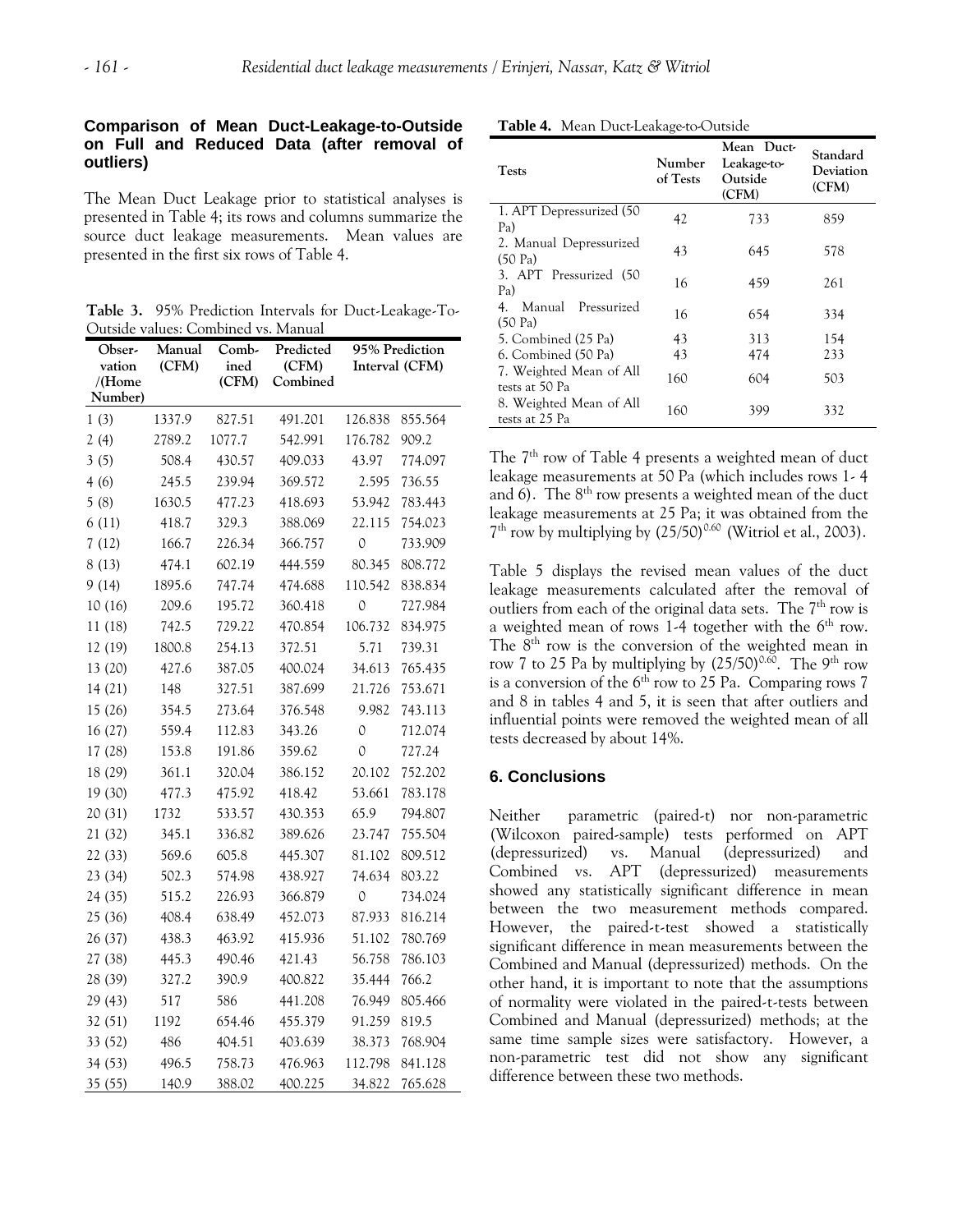| Test                                                   | Number<br>of Tests | <b>Mean Duct</b><br>Leakage to<br>Outside<br>(CFM) | Standard<br>Deviation<br>(CFM) |
|--------------------------------------------------------|--------------------|----------------------------------------------------|--------------------------------|
| APT<br>Depressurized<br>$(50 \text{ Pa})$              | 39                 | 557                                                | 374                            |
| 2. Manual Depressurized<br>$(50 \text{ Pa})$           | 39                 | 681                                                | 585                            |
| APT Pressurized<br>3 <sub>1</sub><br>$(50 \text{ Pa})$ | 16                 | 459                                                | 261                            |
| 4. Manual Pressurized<br>$(50 \text{ Pa})$             | 16                 | 654                                                | 334                            |
| 5. Combined (50 Pa) (vs.<br>APT)                       | 34                 | 467                                                | 218                            |
| Combined (50 Pa) (vs.<br>Manual)                       | 32                 | 463                                                | 216                            |
| 6. Combined (50<br>Pa)<br>Weighted Mean                | 33                 | 465                                                | 217                            |
| $(50 \text{ Pa})$<br>7. All tests<br>Weighted Mean     | 143                | 530                                                | 349                            |
| $(25 \text{ Pa})$<br>8. All tests<br>Weighted Mean     | 143                | 350                                                | 290                            |
| 9. Combined (25 Pa)                                    | 33                 | 307                                                | 379                            |

Table 5. **Mean Duct-Leakage-to-Outside Post-Regression**

The regression equations for the respective predictive models were as follows:

> $APT = 168 + 0.57$  Manual  $Combined = 244.53 + 0.40 APT$  $Combined = 319.90 + 0.21$  Manual

All of the respective models have moderate to high correlation with all the assumptions of linear regression satisfied.

The mean duct-leakage-to-outside, based on the weighted mean of all tests is equal to 350 CFM. Therefore, if we assume that the average air conditioner size of the various samples was near 3 tons (corresponding to 1200 CFM), then the mean percent duct leakage for the State of Louisiana would be 350/1200 = 29%.

#### **Acknowledgements**

This work was funded by the Louisiana Department of Natural Resources Interagency Agreement No. PVE29- 01-12 and the U.S. Department of Energy**.** During the course of this research project, we received valuable support and guidance from Wade Byrd, and Buddy Justice. We would also like to acknowledge the support and assistance of other members of the DNR Energy Section staff; in particular Paula Ridgeway, Harvey Landry and Tangular Williams.

#### Correspondence: jinson je@yahoo.com

#### **REFERENCES**

- *Automated Performance Testing Manual*, (2000), The Energy Conservatory, Minneapolis, MN, [www.EnergyConservatory.com](http://www.energyconservatory.com/), 29-40.
- *Minneapolis Blower Door Operation Manual*, (1993), The Energy Conservatory, Minneapolis, MN, [www.EnergyConservatory.com](http://www.energyconservatory.com/), 49-50.
- ASTM E779-99, (1999), "Standard Test Method for Determining Air Leakage Rate by Fan Pressurization," *American Society for Testing and Materials*, West Conshohocken, PA.
- ASTM E1554-94, (1994), "Standard Test Methods for Determining External Air Leakage of Air Distribution Systems by Fan Pressurization," *American Society for Testing and Materials*, West Conshohocken, PA.
- Witriol, N., J. Erinjeri, M. Katz, R. Mc Kim, and R. Nassar, (2003), *Testing HVAC Duct Leakage in Existing Residential Buildings in North Louisiana*, Trenchless Technology Center, Louisiana Tech University, Ruston, LA.
- Katz, M., N. Witriol, and J. Erinjeri (2004), "The Generalized Subtraction Correction Algorithm for Measuring Duct Leakage Using a Blower Door," *Journal of Testing and Evaluation*, 32 (6), West Conshohocken, PA.
- Montgomery, D.C., E. A. Peck, and G. G. Vining, (2001), *Introduction to Linear Regression Analysis*, 3rd edition, New York: John Wiley & Sons.
- *Minneapolis Duct Blaster Operation Manual*, (2000), The Energy Conservatory, Minneapolis, 26-28.
- *Minneapolis Duct Blaster Operation Manual*, (2003)*,* The Energy Conservatory, Minneapolis, [www.EnergyConservatory.com](http://www.energyconservatory.com/), 28-30.
- Mendenhall, W. and T. Sincich, T., (1988), *Statistics for the Engineering and Computer Sciences*, 2nd edition, California: Dellen Publishing Company.
- Walpole, R.E., R. H. Myers, and S. L. Myers, (1998), *Probability and Statistics for Engineers and Scientists*, 6th edition, New Jersey: Prentice Hall Inc.
- MINITAB User's Guide for Data Analysis and Quality Tools, (1998), Minitab Inc.
- Weisberg, S., 1985, *Applied Linear Regression*, 2nd ed., John Wiley, New York, 324
- Wonnacott, T. and R. Wonnacott, R., (1977), *Introductory Statistics*, 3rd edition, New York: John Wiley & Sons.